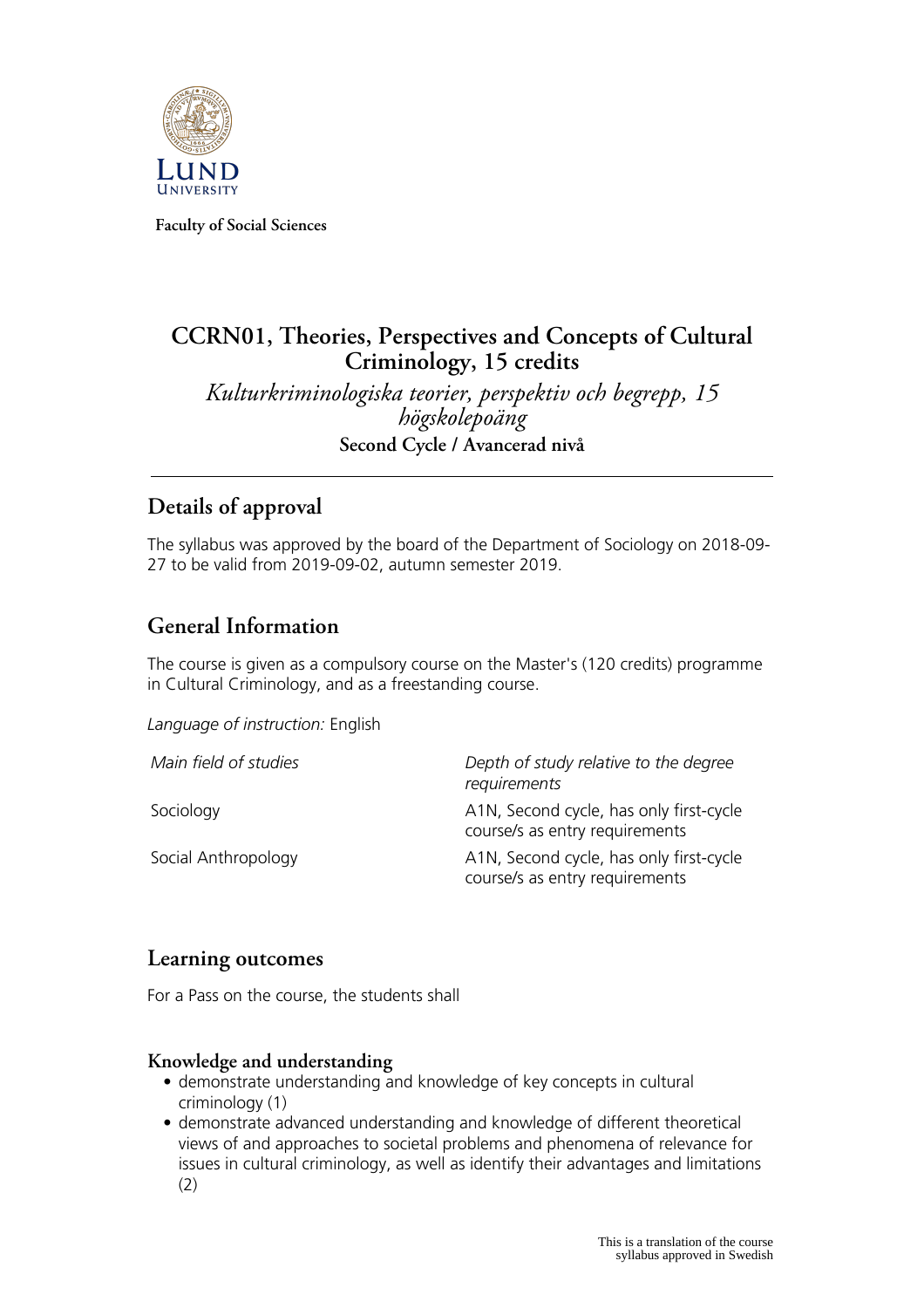• demonstrate advanced understanding and knowledge of how cultural factors (structures, ideologies, currents, approaches) arrange, enable and limit identities, hierarchies, social groups, activities and cultural expressions in issues concerning crime and crime prevention as well as deviation and social control (3)

#### **Competence and skills**

- demonstrate the ability to account for how a cultural criminology approach to crime and crime prevention as well as deviation and social control differs from traditional criminology (4)
- demonstrate skills and ability to identify and formulate relevant issues based on theories and concepts within cultural criminology (5)
- demonstrate the ability to apply key concepts and theories within cultural criminology on different types of materials (6)
- based on a scientific approach, demonstrate the ability to show insight and understanding of, as well as argue for, different theoretical positions (7)
- demonstrate the ability to reflect on the importance of gender, diversity and stratification in relation to cultural criminology theories (8)

#### **Judgement and approach**

- demonstrate the ability to reflect on basic ethical and epistemological issues in relation to theories, perspectives and studies as well as presentations and reports (9)
- demonstrate insight into the limitations and possibilities of research, its role in societies, and the individual's responsibility for it is used (10)

#### **Course content**

The course aims to provide understanding and knowledge of a cultural criminology approach, i.e. how crime and crime prevention, deviations and normality are negotiated in a mutual relationship in different cultural contexts and with different outcomes. The course deals with cultural-sociological and anthropological theories concerning culture as a collectively negotiated system of meanings in which expectations, explanations, actions and identities are categorised, organised and interpreted. Demarcations between criminal and deviant thereby articulate the normal and organised, and vice versa.

The course is divided into two components. The first component introduces relevant concepts and theories in cultural criminology and increases understanding of the relevance of cultural-sociological and socio-anthropological approaches to issues related to crime, crime prevention, deviation and social control. The second component aims to apply these theories in order to formulate and, on a basic level, analyse phenomena relevant to cultural criminology.

### **Course design**

The teaching consists of lectures, workshops, group assignments, seminars and supervision. Unless there are valid reasons to the contrary, participation in seminars is compulsory. Students who have been unable to participate due to circumstances such as accidents or sudden illness will be offered the opportunity to compensate for or retake compulsory components. This also applies to students who have been absent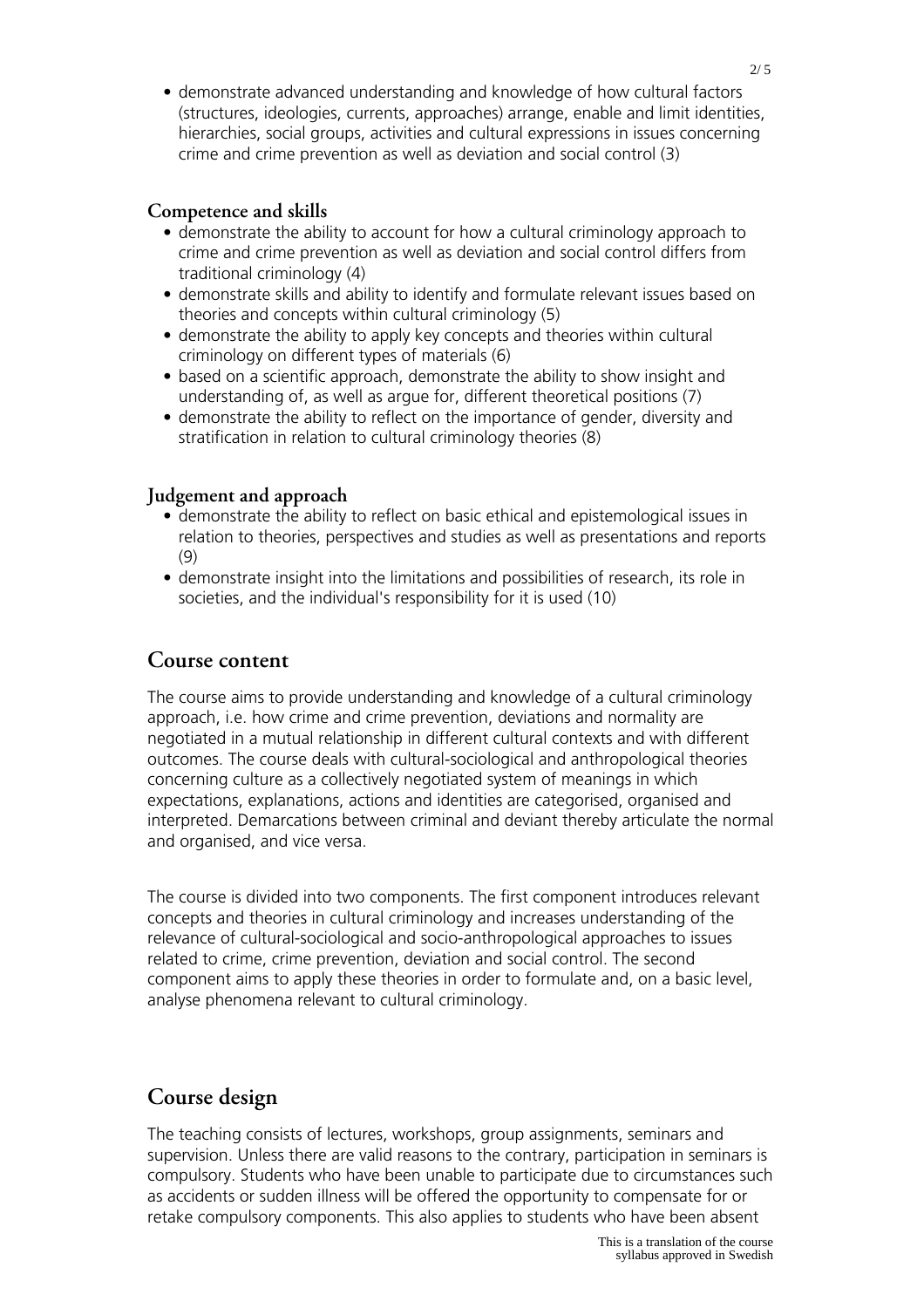because of duties as an elected student representative.

The course involves learning progression, starting with teacher directed learning to establish a common theoretical basis, followed by group assignments and discussions to prepare students for more independent work, including a final assessed take-home exam.

### **Assessment**

Component 1 (7 credits) is assessed through an individual take-home exam (learning outcomes 1–3 as well as 7–10).

Component 2 (8 credits) is assessed through an individual take-home exam in which the students demonstrate their ability to apply theory in a critical and reflective way to analyse and discuss broader issues (learning outcomes 4–8)

The course includes opportunities for assessment at a first examination, a retake close to the first examination and a catch-up exam for courses completed in the past academic year. Two further re-takes on the same course content are offered within a year of a major change or discontinuation of the course. After this, further reexamination opportunities are offered but in accordance with the current course syllabus.

The examiner, in consultation with Disability Support Services, may deviate from the regular form of examination in order to provide a permanently disabled student with a form of examination equivalent to that of a student without a disability.

*Subcourses that are part of this course can be found in an appendix at the end of this document.*

## **Grades**

Marking scale: Fail, E, D, C, B, A.

The highest grade is A, and the lowest passing grade is E. The grade for a non-passing result is Fail. The student's performance is assessed with reference to the learning outcomes of the course. For the grade of E the student must show acceptable results. For the grade of D the student must show satisfactory results. For the grade of C the student must show good results. For the grade of B the student must show very good results. For the grade of A the student must show excellent results. For the grade of Fail the student have shown unacceptable results.

Component 1 (7 credits) is exempted from the grading scale above. The grade awarded for this module is either Pass of Fail. For the grade of Pass, the student must show acceptable results. For the grade of Fail the student have shown unacceptable results.

The grade for the whole course is based on the final take-home exam. For a passing grade (at least E) on the whole course, the student must have at least passed both components, and have participated in all compulsory components.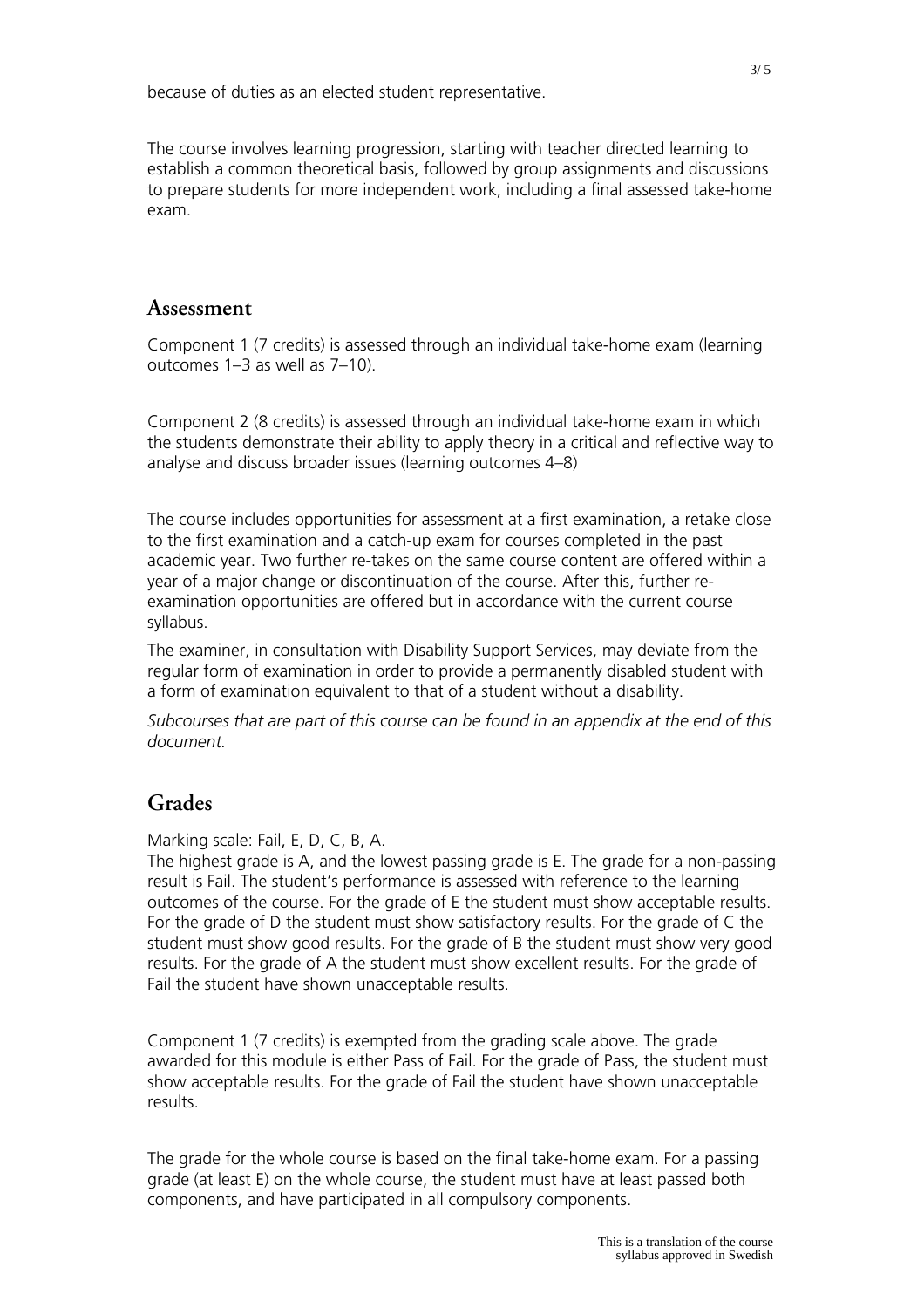At the start of the course students are informed about the learning outcomes stated in the syllabus, and the grading scale and how it is applied in the course.

## **Entry requirements**

For admission to the course, the student must either be admitted to the Master's (120 credits) programme in Cultural Criminology, or have completed 150 credits, including a Bachelor's degree project in sociology, social anthropology or the equivalent.

Oral and written language proficiency in English equivalent to English 6/B from Swedish upper-secondary school is a requirement. International qualifications will be assessed in accordance with national guidelines.